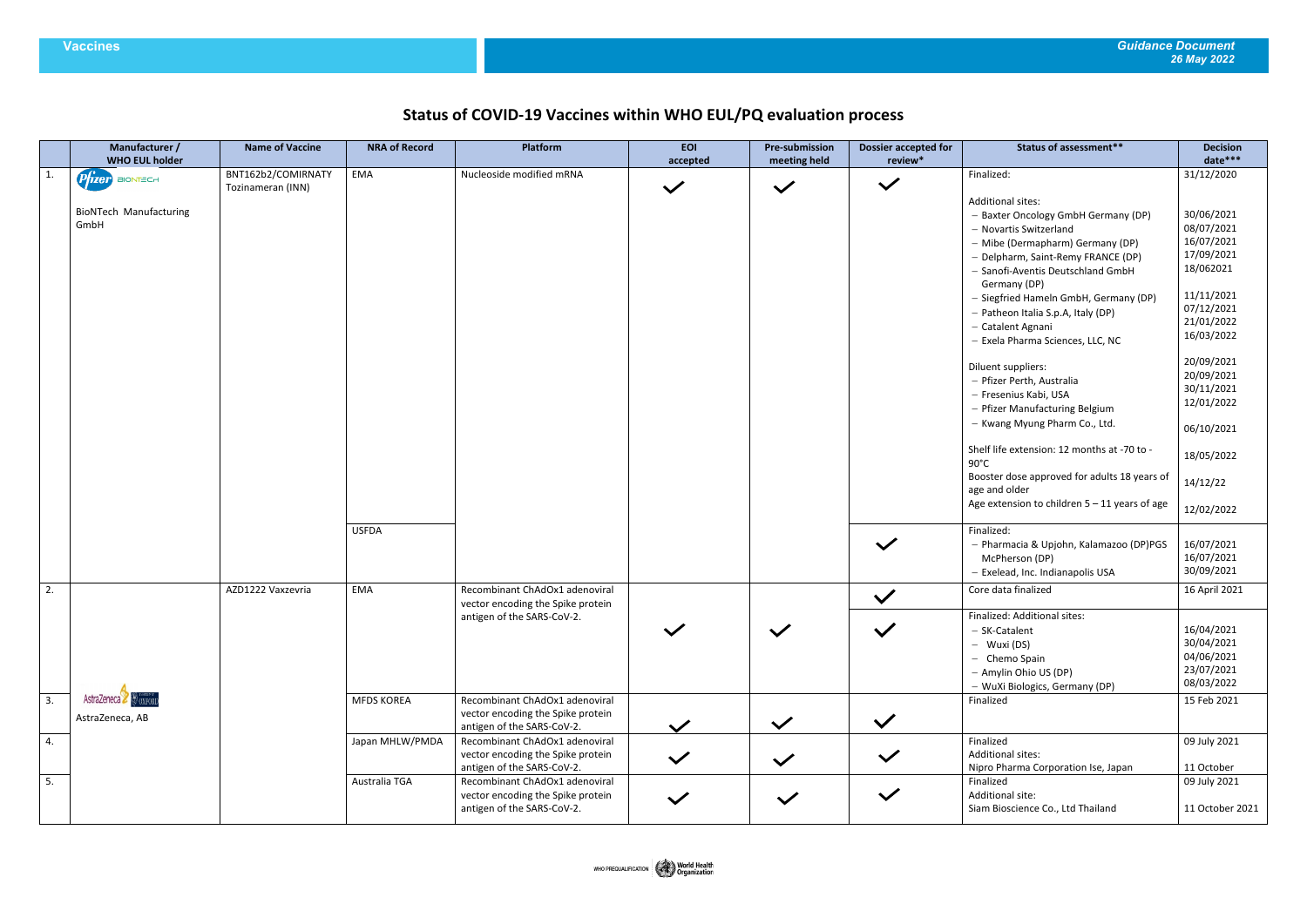## **Vaccines** *Guidance Document 26 May 2022*

|     | Manufacturer /<br><b>WHO EUL holder</b>                                                                                                       | <b>Name of Vaccine</b>                                      | <b>NRA of Record</b>                                                   | Platform                                                                                                                              | <b>EOI</b><br>accepted | <b>Pre-submission</b><br>meeting held            | <b>Dossier accepted for</b><br>review*                                                                                                                                                           | <b>Status of assessment**</b>                                                                                                                           | <b>Decision</b><br>date***                               |
|-----|-----------------------------------------------------------------------------------------------------------------------------------------------|-------------------------------------------------------------|------------------------------------------------------------------------|---------------------------------------------------------------------------------------------------------------------------------------|------------------------|--------------------------------------------------|--------------------------------------------------------------------------------------------------------------------------------------------------------------------------------------------------|---------------------------------------------------------------------------------------------------------------------------------------------------------|----------------------------------------------------------|
| 6.  |                                                                                                                                               |                                                             | COFEPRIS (Mexico)<br><b>ANMAT</b> (Argentina)                          | Recombinant ChAdOx1 adenoviral<br>vector encoding the Spike protein<br>antigen of the SARS-CoV-2.                                     |                        | $\checkmark$                                     | $\checkmark$                                                                                                                                                                                     | Finalized                                                                                                                                               | 23 December<br>2021                                      |
| 7.  | <b>SERUM INSTITUTE OF INDIA PVT. LTD.</b><br>Cyrus Poonawalla Group<br>Serum Institute of India Pvt.<br>Ltd                                   | Covishield<br>(ChAdOx1_nCoV-19)                             | <b>DCGI</b>                                                            | Recombinant ChAdOx1 adenoviral<br>vector encoding the Spike protein<br>antigen of the SARS-CoV-2.                                     | $\checkmark$           | $\checkmark$                                     | $\checkmark$                                                                                                                                                                                     | Finalized<br>DS and DP Manjari Bk Pune                                                                                                                  | 15 Feb 2021<br>12 Nov 2021                               |
| 8.  | Ad26.COV2.S<br>Infectious Diseases<br>Janssen J<br>& Vaccines<br>PHARMACEUTICAL CONPANIES OF LORINOR CONTEN<br>Janssen-Cilag International NV |                                                             | EMA                                                                    | Recombinant, replication-<br>incompetent adenovirus type 26                                                                           |                        | $\checkmark$                                     | $\checkmark$                                                                                                                                                                                     | Core data finalized (US +NL sites)                                                                                                                      | 12 March 2021                                            |
|     |                                                                                                                                               |                                                             | (Ad26) vectored vaccine encoding<br>the (SARS-CoV-2) Spike (S) protein |                                                                                                                                       |                        | Additional sites:<br>- Merck, Durham, UK<br>(DS) | Finalized<br>- Aspen RSA (DP)<br>- Catalent Agnani Italy (DP)<br>- Grand River Aseptic Manufacturing Inc.,<br><b>USA</b><br>- MSD (Merck(, West Point/PA, USA (DP)<br>Sanofi Pasteur France (DP) | 25 June 2021<br>02 July 2021<br>05 Nov 2021<br>27 Jan 2022                                                                                              |                                                          |
|     |                                                                                                                                               |                                                             |                                                                        |                                                                                                                                       |                        |                                                  |                                                                                                                                                                                                  | Storage conditions extension at 2-8 °C from<br>4,5 months to 11 months within the 24<br>months of shelf-life at -25°C to -15°C                          | 16/03/2022                                               |
|     |                                                                                                                                               |                                                             | <b>DCGI</b>                                                            | Recombinant, replication-<br>incompetent adenovirus type 26<br>(Ad26) vectored vaccine encoding<br>the (SARS-CoV-2) Spike (S) protein | $\checkmark$           | $\checkmark$                                     | $\checkmark$                                                                                                                                                                                     | Ongoing                                                                                                                                                 | To be confirmed                                          |
| 9.  | moderna                                                                                                                                       | mRNA-1273                                                   | EMA                                                                    | mRNA-based vaccine encapsulated<br>in lipid nanoparticle (LNP)                                                                        | $\checkmark$           | $\checkmark$                                     | $\checkmark$                                                                                                                                                                                     | Finalized<br>Shelf life extension to 09 months -20±5°C                                                                                                  | 30 April 2021<br>14 Feb 2022                             |
|     | Moderna Biotech                                                                                                                               |                                                             | <b>USFDA</b>                                                           | mRNA-based vaccine encapsulated<br>in lipid nanoparticle (LNP)                                                                        | $\checkmark$           | $\checkmark$                                     | $\checkmark$                                                                                                                                                                                     | Finalized<br>ModernaTx. Norwood (DS)<br>- Catalent Indiana, LLC (DP)<br>- Lonza Biologics, Inc. Portsmouth, USA (DS)<br>- Baxter, Bloomington, USA (DP) | 06 August 2021                                           |
|     |                                                                                                                                               |                                                             | <b>MFDS</b>                                                            | mRNA-based vaccine encapsulated<br>in lipid nanoparticle (LNP)                                                                        | $\checkmark$           | $\checkmark$                                     | $\checkmark$                                                                                                                                                                                     | Finalized                                                                                                                                               | 23 December<br>2021                                      |
| 10. | Sinopharm / BIBP <sup>1</sup><br>Beijing Institute of Biological<br>Products Co., Ltd. (BIBP)                                                 | SARS-CoV-2 Vaccine<br>(Vero Cell), Inactivated<br>(InCoV)   | <b>NMPA</b>                                                            | Inactivated, produced in Vero cells                                                                                                   | $\checkmark$           | $\checkmark$                                     | $\checkmark$                                                                                                                                                                                     | Finalized<br>2 and 5 dose presentation (new<br>manufacturing site)                                                                                      | 07 May 2021<br>28 December<br>2021                       |
| 11. | $S$ sinovac<br>Sinovac Life Sciences Co., Ltd.<br>Sinovac Life Sciences Co., Ltd.                                                             | COVID-19 Vaccine (Vero<br>Cell), Inactivated/<br>Coronavac™ | <b>NMPA</b>                                                            | Inactivated, produced in Vero cells                                                                                                   | $\checkmark$           | $\checkmark$                                     | $\checkmark$                                                                                                                                                                                     | Finalized<br>2 dose presentation                                                                                                                        | 01 June 2021<br>30 September<br>2021                     |
| 12. | $\infty$<br><b>BHARAT</b><br><b>BIOTECH</b><br>Lead Shrowskan<br>Bharat Biotech, India                                                        | SARS-CoV-2 Vaccine,<br>Inactivated (Vero Cell)/<br>COVAXIN  | <b>DCGI</b>                                                            | Whole-Virion Inactivated Vero Cell                                                                                                    | $\checkmark$           | $\checkmark$                                     | $\checkmark$                                                                                                                                                                                     | Finalized                                                                                                                                               | 03 November<br>2021<br>SUPPLY OF<br>VACCINE<br>SUSPENDED |
| 13. | SERUM INSTITUTE OF INDIA PVT. LTD.<br>Cyrus Poonawalla Group                                                                                  | NVX-CoV2373/Covovax                                         | <b>DCGI</b>                                                            | Recombinant nanoparticle<br>prefusion spike protein formulated<br>with Matrix-M™ adjuvant                                             | $\checkmark$           |                                                  | $\checkmark$                                                                                                                                                                                     | Finalized                                                                                                                                               | 17 December<br>2021                                      |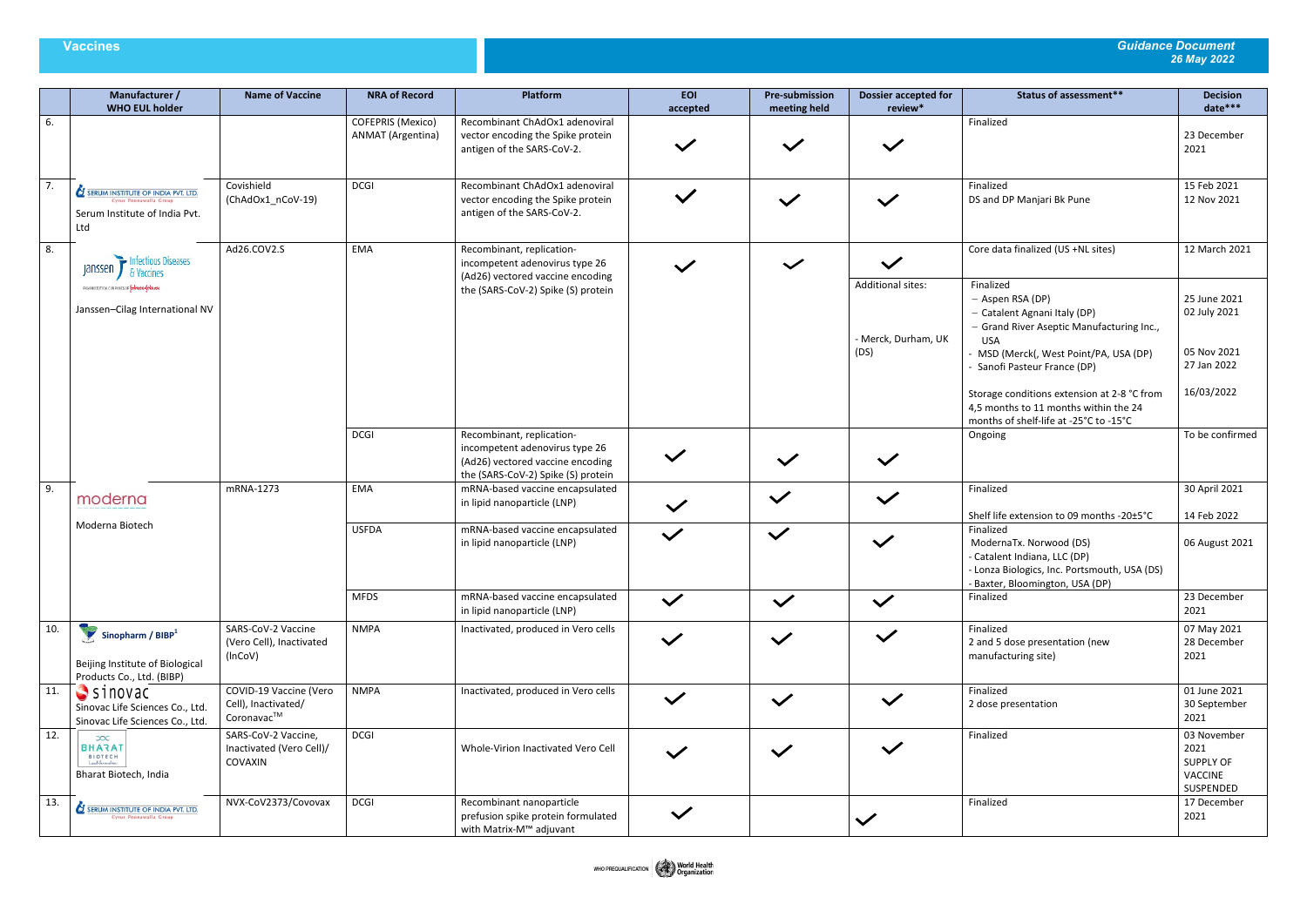## **Vaccines** *Guidance Document 26 May 2022*

|     | Manufacturer /<br><b>WHO EUL holder</b> | <b>Name of Vaccine</b>                                        | <b>NRA of Record</b>                    | Platform                                                                                          | <b>EOI</b><br>accepted                | <b>Pre-submission</b><br>meeting held                        | <b>Dossier accepted for</b><br>review*      | <b>Status of assessment**</b>                                                                   | <b>Decision</b><br>date***                                                                                                       |
|-----|-----------------------------------------|---------------------------------------------------------------|-----------------------------------------|---------------------------------------------------------------------------------------------------|---------------------------------------|--------------------------------------------------------------|---------------------------------------------|-------------------------------------------------------------------------------------------------|----------------------------------------------------------------------------------------------------------------------------------|
| 14. | <b>NOVAVAX</b>                          | NVX-CoV2373/Nuvaxovid                                         | <b>EMA</b>                              | Recombinant nanoparticle<br>prefusion spike protein formulated<br>with Matrix-M™ adjuvant         | $\checkmark$                          | $\checkmark$                                                 | $\checkmark$                                | Finalized                                                                                       | 20 December<br>2021                                                                                                              |
| 15. | <b>◇康希诺生物</b>                           | Ad5-nCoV                                                      | <b>NMPA</b>                             | <b>Recombinant Novel Coronavirus</b><br>Vaccine (Adenovirus Type 5 Vector)                        | $\checkmark$                          | $\checkmark$                                                 | $\checkmark$                                | Finalized                                                                                       | 19 May 2022                                                                                                                      |
| 16. | RUSSIAN DIRECT                          | Sputnik V                                                     | <b>Russian NRA</b>                      | Human Adenovirus Vector-based<br>Covid-19 vaccine                                                 | Additional information<br>submitted   | Several meetings<br>have been and<br>continue to be<br>held. | "Rolling" submission<br>incomplete.         | Process restarted, awaiting completion of<br>rolling submission and CAPAs to last<br>inspection | Anticipated date<br>will be set once<br>all data is<br>submitted and<br>follow-up of<br>inspection<br>observations<br>completed. |
| 17. | Sinopharm / WIBP <sup>2</sup>           | Inactivated SARS-CoV-2<br>Vaccine (Vero Cell)                 | <b>NMPA</b>                             | Inactivated, produced in Vero cells                                                               | $\checkmark$                          | $\checkmark$                                                 | Rolling data started 23<br><b>July 2021</b> | Ongoing                                                                                         | To be confirmed                                                                                                                  |
| 18. | <b>SANOFI</b>                           | CoV2 preS dTM-AS03<br>vaccine                                 | EMA                                     | Recombinant, adjuvanted                                                                           |                                       | $\checkmark$                                                 | Rolling data started 30<br><b>July 2021</b> | Ongoing                                                                                         | <b>TBC</b>                                                                                                                       |
| 19. | Clover Biopharmaceuticals               | SCB-2019                                                      | <b>NMPA</b>                             | Novel recombinant SARS-CoV-2<br>Spike (S)-Trimer fusion protein                                   | $\checkmark$                          | $\checkmark$                                                 | Rolling data started<br>20 September        | Ongoing                                                                                         |                                                                                                                                  |
| 20. | Zhifei Longcom, China                   | <b>Recombinant Novel</b><br>Coronavirus Vaccine<br>(CHO Cell) | <b>NMPA</b>                             | Recombinant protein subunit                                                                       | $\checkmark$                          | 2 Pre-submission<br>meeting held on 1<br>and 21 Dec 2021     | Rolling data started 28<br>March 2022       | Ongoing                                                                                         |                                                                                                                                  |
| 21. | Shifa Pharmed - Barkat                  | Coviran <sup>®</sup> vaccine                                  | Iran Food Drug<br>Administration (IFDA) | Inactivated, produced in Vero cells                                                               | $\checkmark$                          | Presubmission<br>meeting held on 26<br>January 2022          | Rolling data starting in<br>June            |                                                                                                 |                                                                                                                                  |
| 22. | <b>CIGB</b>                             | Abdala                                                        | CECMED                                  | Protein subunit                                                                                   | $\checkmark$                          | $\checkmark$                                                 | Rolling data starting<br>June               |                                                                                                 |                                                                                                                                  |
| 23. | SK Bioscience                           | Nuvaxovid prefilled<br>syringe                                | MFDS (RoKorea)                          | Recombinant nanoparticle<br>prefusion spike protein formulated<br>with Matrix-M™ adjuvant         |                                       | $\checkmark$                                                 | Rolling data starting<br>June               |                                                                                                 |                                                                                                                                  |
| 24. | <b>Biological E</b>                     | Corbevax                                                      | DCGI India                              | RBD antigen of SARS CoV-2 (Covid-<br>19)                                                          | EOI under review                      |                                                              |                                             |                                                                                                 |                                                                                                                                  |
| 25. | <b>SK Bioscience</b>                    | GBP510                                                        | MFDS (RoKorea)                          | Recombinant protein subunit                                                                       | EOI under review                      |                                                              |                                             |                                                                                                 |                                                                                                                                  |
| 26. | WestVac Biopharma                       | Recombinant COVID-19<br>Vaccine                               | NMPA China                              | Recombinant SARS-CoV-2 S-RBD<br>protein                                                           | EOI under review                      |                                                              |                                             |                                                                                                 |                                                                                                                                  |
| 27. | Nanogen                                 | Nanocovax                                                     | Drug Administration<br>of Vietnam       | Recombinant Spike protein                                                                         | EOI under review                      |                                                              |                                             |                                                                                                 |                                                                                                                                  |
| 28. | Cinnagen                                | SpikoGen                                                      | Iran Food Drug<br>Administration (IFDA) | Recombinant Protein                                                                               | EOI under review                      |                                                              |                                             |                                                                                                 |                                                                                                                                  |
| 29. | R-PHARM                                 | Vaccine R-COVI                                                | <b>Russian NRA</b>                      | Recombinant ChAdOx1 adenoviral<br>vector encoding the Spike protein<br>antigen of the SARS-CoV-2. | EOI under review                      |                                                              |                                             |                                                                                                 |                                                                                                                                  |
| 30. | <b>Arcturus Therapeutics</b>            | <b>ARCT-154</b>                                               | Drug Administration<br>of Vietnam       | <b>RNA Vaccine</b>                                                                                | EOI under review                      |                                                              |                                             |                                                                                                 |                                                                                                                                  |
| 31. | Medicago                                | COVIFENZ®                                                     | Health Canada                           | Plant-based virus-like particle [VLP]<br>recombinant, adjuvanted                                  | Application withdrawn<br>by applicant |                                                              |                                             |                                                                                                 |                                                                                                                                  |